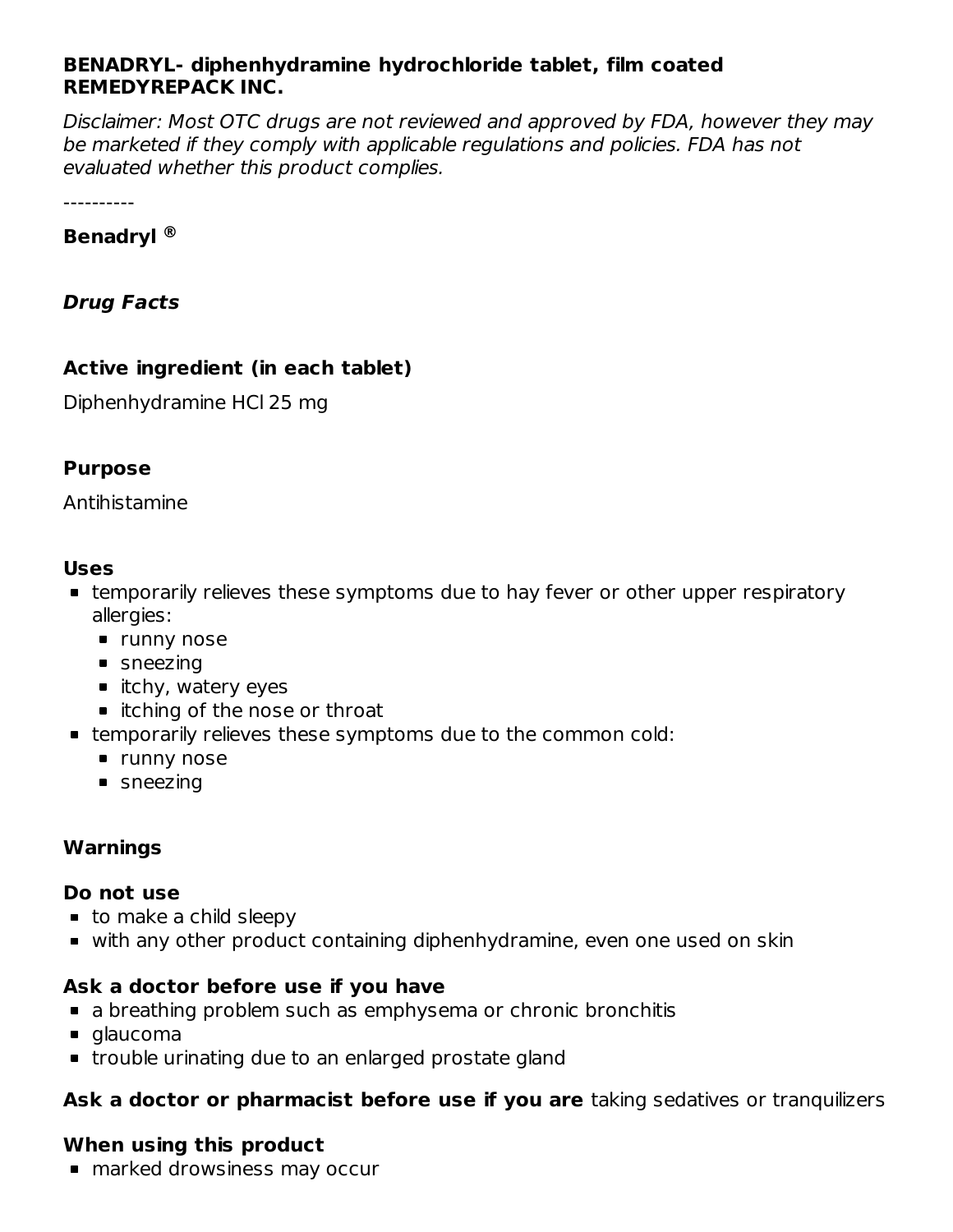- avoid alcoholic drinks
- alcohol, sedatives, and tranquilizers may increase drowsiness
- be careful when driving a motor vehicle or operating machinery
- **Excitability may occur, especially in children**

**If pregnant or breast-feeding,** ask a health professional before use.

**Keep out of reach of children.** In case of overdose, get medical help or contact a Poison Control Center right away. (1-800-222-1222)

### **Directions**

- take every 4 to 6 hours, or as directed by a doctor
- do not take more than 6 times in 24 hours

| adults and children 12 years and $\vert_1$ to 2 tablets<br>over |             |
|-----------------------------------------------------------------|-------------|
| children 6 to under 12 years                                    | $ 1$ tablet |
| children under 6 years                                          | do not use  |

### **Other information**

- **each tablet contains:** calcium 15 mg
- store between 20-25°C (68-77°F). Protect from light.
- **do not use if carton is opened or if blister unit is broken**

# **Inactive ingredients**

carnauba wax, croscarmellose sodium, D&C red no. 27 aluminum lake, dibasic calcium phosphate, hypromellose, magnesium stearate, microcrystalline cellulose, polyethylene glycol, polysorbate 80, titanium dioxide

# **Questions or comments?**

call **1-877-717-2824** (toll-free) or **215-273-8755** (collect)

DRUG: Benadryl

GENERIC: Diphenhydramine Hydrochloride

DOSAGE: TABLET, FILM COATED

ADMINSTRATION: ORAL

NDC: 70518-2438-0

COLOR: pink

SHAPE: OVAL

SCORE: No score

SIZE: 11 mm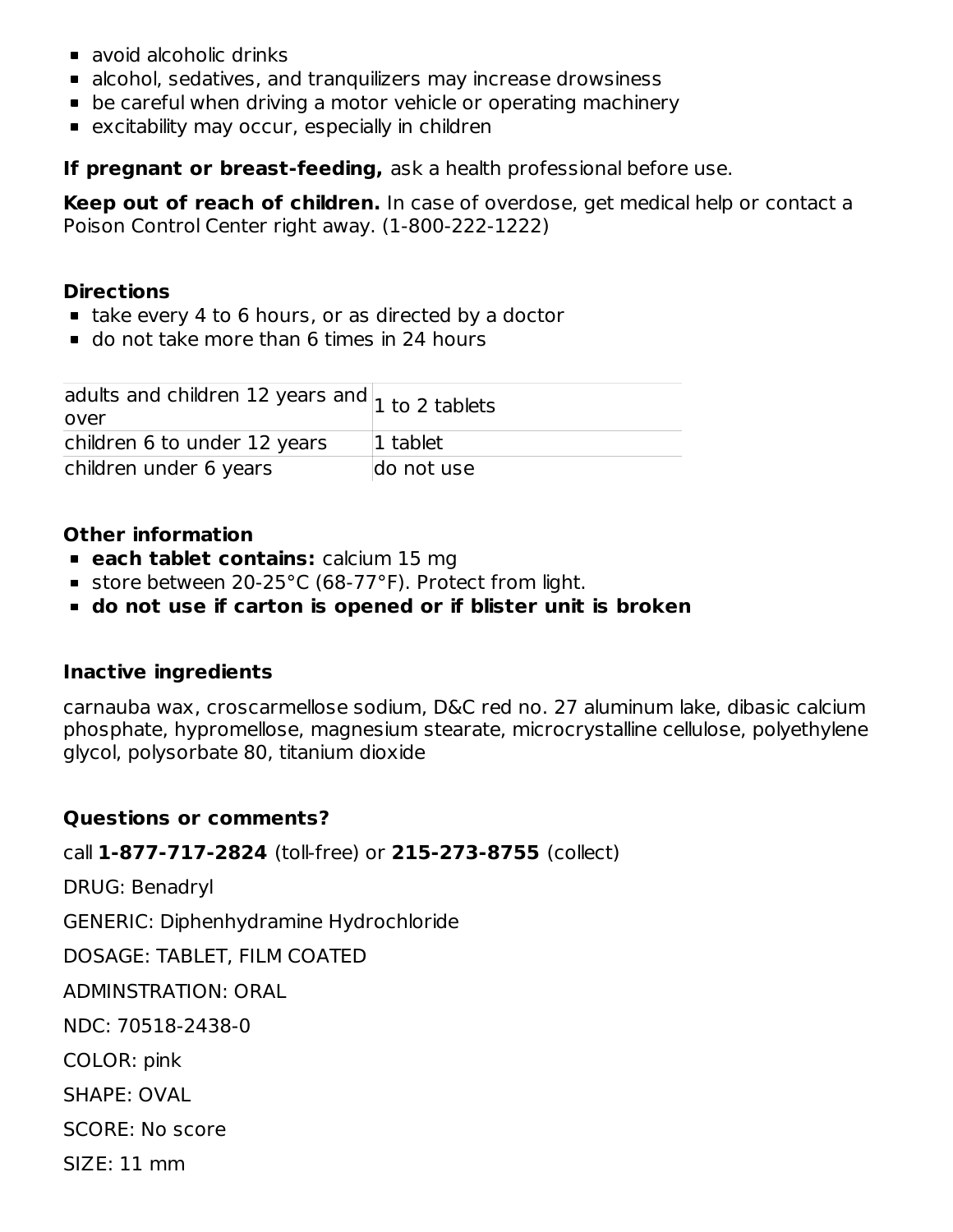IMPRINT: B;WL;25

PACKAGING: 30 in 1 BLISTER PACK

ACTIVE INGREDIENT(S):

DIPHENHYDRAMINE HYDROCHLORIDE 25mg in 1

INACTIVE INGREDIENT(S):

- CARNAUBA WAX
- CROSCARMELLOSE SODIUM
- D&C RED NO. 27 ALUMINUM LAKE
- DIBASIC CALCIUM PHOSPHATE DIHYDRATE
- HYPROMELLOSE, UNSPECIFIED
- MAGNESIUM STEARATE
- MICROCRYSTALLINE CELLULOSE
- POLYETHYLENE GLYCOL, UNSPECIFIED
- POLYSORBATE 80
- TITANIUM DIOXIDE

| <b>Benadryl</b>                 | NDC #: 70518-2438-00<br>Expires:                                                                                                                                                                                             |
|---------------------------------|------------------------------------------------------------------------------------------------------------------------------------------------------------------------------------------------------------------------------|
| diphenhydrAMINE HCI             | LOT#<br>Source NDC: 50580-0226-50                                                                                                                                                                                            |
| 25 <sub>mg</sub>                | MFG: Johnson & Johnson, Skillman, NJ08558<br>Keep this and all medication out of the reach of children                                                                                                                       |
| <b>Tablet</b><br><b>QTY: 30</b> |                                                                                                                                                                                                                              |
| remedy<br><b>O</b> repack       | Directions For Use: See Package Insert<br>Store at 20-25°C (68-77°F); excursions permitted to 15-30°C (59-86°F) [See USP]<br>Repackaged by: RemedyRepack Inc., Indiana, PA 15701, 724.465.8762<br><b>NOT FOR RETAIL SALE</b> |
|                                 |                                                                                                                                                                                                                              |

# **BENADRYL**

diphenhydramine hydrochloride tablet, film coated

| <b>Product Information</b>                                                                     |                |                           |                                                |                               |  |  |  |  |
|------------------------------------------------------------------------------------------------|----------------|---------------------------|------------------------------------------------|-------------------------------|--|--|--|--|
| <b>Product Type</b>                                                                            | HUMAN OTC DRUG | <b>Item Code (Source)</b> |                                                | NDC:70518-2438(NDC:50580-226) |  |  |  |  |
| <b>Route of Administration</b>                                                                 | ORAL           |                           |                                                |                               |  |  |  |  |
|                                                                                                |                |                           |                                                |                               |  |  |  |  |
| <b>Active Ingredient/Active Moiety</b>                                                         |                |                           |                                                |                               |  |  |  |  |
| <b>Ingredient Name</b>                                                                         |                |                           | <b>Basis of Strength</b>                       | <b>Strength</b>               |  |  |  |  |
| <b>DIPHENHYDRAMINE HYDROCHLORIDE (UNII: TC2D6JAD40)</b><br>(DIPHENHYDRAMINE - UNII:8GTS82S83M) |                |                           | <b>DIPHENHYDRAMINE</b><br><b>HYDROCHLORIDE</b> | 25 <sub>ma</sub>              |  |  |  |  |
|                                                                                                |                |                           |                                                |                               |  |  |  |  |